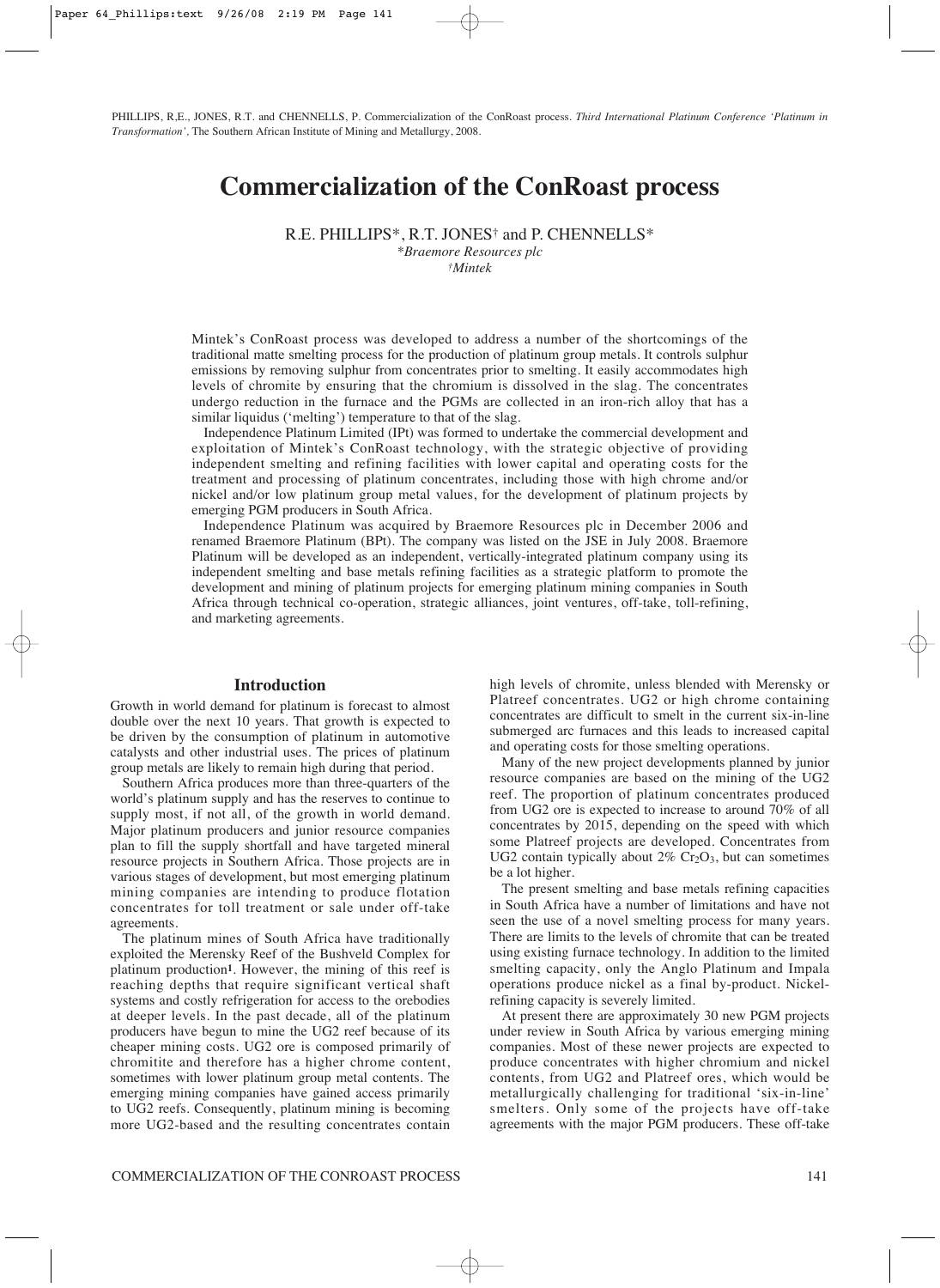agreements are bound by the requirement that concentrates produced meet exacting specifications in terms of low chromium and nickel content.

This scenario has created an opportunity for an entrepreneurial company to commercially exploit advances in process technology to establish independent smelting and base metals refining facilities with sustainable competitive advantages in terms of capital and operating costs, and leverage that strategic platform to promote the development and mining of platinum projects in South Africa.

### **Conventional matte-smelting process**

#### **Description**

The ore concentrate is dried in a spray drier or flash drier and is then transferred pneumatically from the drier into the furnace for smelting. Smelting is intended to separate the gangue (oxide and silicate) minerals from the sulphide minerals associated with the valuable metals. The molten sulphide minerals form what is referred to as a 'matte' that then undergoes further treatment. During smelting, some unreduced magnetite and other spinels, such as chromite, are associated with the matte and slag. Magnetite and chrome spinels sometimes form an intermediate viscous zone between the matte and slag layers, hindering the coalescence and settling of matte droplets from the slag, thereby causing an increase in entrainment. A build-up of magnetite or chrome spinels also causes a reduction in operational furnace volume.

Matte is further treated during the converting process, where air is blown into the molten matte, over a period of a few hours, in order to remove much of the iron and sulphur (primarily iron sulphide, FeS) by oxidation. The converter slag is periodically skimmed off, but the converter matte is poured out only once it has attained the desired low iron content of 1 to 3%. The required degree of iron and sulphur removal during converting is dictated by the choice of the subsequent base metals refining process. The converter slag requires further treatment, as the vigorously turbulent conditions cause the entrainment of prills of valuable converter matte, and the oxidizing conditions cause some of the valuable base metals (especially cobalt and nickel) to dissolve in the slag in an oxide form. In some cases, the slag is granulated and subjected to milling and flotation. (It used to be the case that the converter slag was typically recycled to the primary smelting furnace, but this practice is no longer widespread as it raised the level of spinels in the furnace.)

Of the sulphur entering the smelter, approximately 60% leaves in the converter gases, 20% in the furnace gases, 15% in the converter matte, and 5% in the furnace slag. The furnace gases have a sulphur dioxide  $(SO<sub>2</sub>)$  content of around 0.4%, which is generally considered too low for efficient recovery. The converter gases, for 70% of the blowing time, have an  $SO_2$  content of more than 4%; the overall gas SO<sub>2</sub> strength varies widely during converter operations (typically from 2.5 to 6%) and leads to erratic acid plant operation as well as expensive acid plant designs.

The converter matte is usually milled prior to treatment in the base metals refinery, where the copper and nickel are extracted typically by means of a sulphuric-acid leach process. In most plants, the leach residue makes up the high-grade PGM concentrate and is provided to a precious metals refinery for final separation of the pure precious metals.

#### **Limitations**

Environmental concerns have focused on the problem of SO2 emissions, particularly the stray emissions found around the mouth of the Peirce-Smith converter. Even with a large (sometimes double) fume hood above the mouth of the converter, fugitive emissions remain a problem.

As increasing amounts of UG2 concentrate are processed, so the quantity of base metal sulphides decreases. The conventional process requires sufficient matte (at least 10% of the mass of the slag) to be present to allow for effective coalescence of droplets and collection of the valuable metals. This causes limits to be placed on the mining of ore such that only material containing more than a specified amount of nickel and copper is acceptable to the process. This limitation can be lifted only if additional collector material is available. (High-intensity smelting, with its associated greater degree of bath stirring, can alleviate this restriction to some extent.)

The UG2 concentrates contain significant quantities of chromite, which can result in the build-up of highly refractory chromite spinel layers in the furnace. This affects furnace operation, and the accumulation reduces the working volume of the furnace over time.

The intermittent batch mode of Peirce-Smith converting is not conducive to good plant operation and there is a significant move towards the development of continuous converting processes.

The long processing times in the refining of PGMs result in a large lockup of precious metals. Sometimes, the value of the PGMs permanently locked up inside process units exceeds the capital cost of the units themselves.

Although the UG2 chromitite horizon was identified as containing PGMs in the 1920s, it took many years for this reef to be exploited. Traditionally, the grades were regarded as lower than those of the Merensky Reef, but more recent developments have shown that in many areas the PGM values are higher than in the Merensky Reef.

A blend of Merensky and UG2 concentrates has been smelted since the late 1970s. During the 1980s, Mintek developed a process for the treatment of UG2 concentrates without the requirement for blending with low chrome concentrate. Flotation testwork showed that a UG2 concentrate could be produced having a PGM grade of around 430 g/t, at a recovery of 87%. This was achieved with a mass pull (i.e. concentrate to ore ratio) of about  $1\%$ and a  $Cr_2O_3$  content of 2.9%. Pilot-scale tests have shown that adequate coalescence of matte prills can be obtained by the use of a higher smelting temperature, and higher power intensity (kW/m² of the furnace hearth area) to increase mixing in the bath. The pilot tests led to the adoption of circular electric furnaces with three graphite electrodes for UG2 smelting, as this configuration is well suited to withstand the higher temperature and power intensity required. The slag from this operation has a PGM content too high (2.5 to 3.5 g/t) to be discarded, so it is granulated and returned to a flotation circuit for the recovery of the PGMs.

The chromite problem is seen as increasingly important, as the amount of UG2 ore being mined continues to grow faster than the amount of Merensky ore.

#### **ConRoast process**

Mintek has been working since 1994 on the development of an alternative process for base metal and PGM smelting that offers greater flexibility and is more environmentally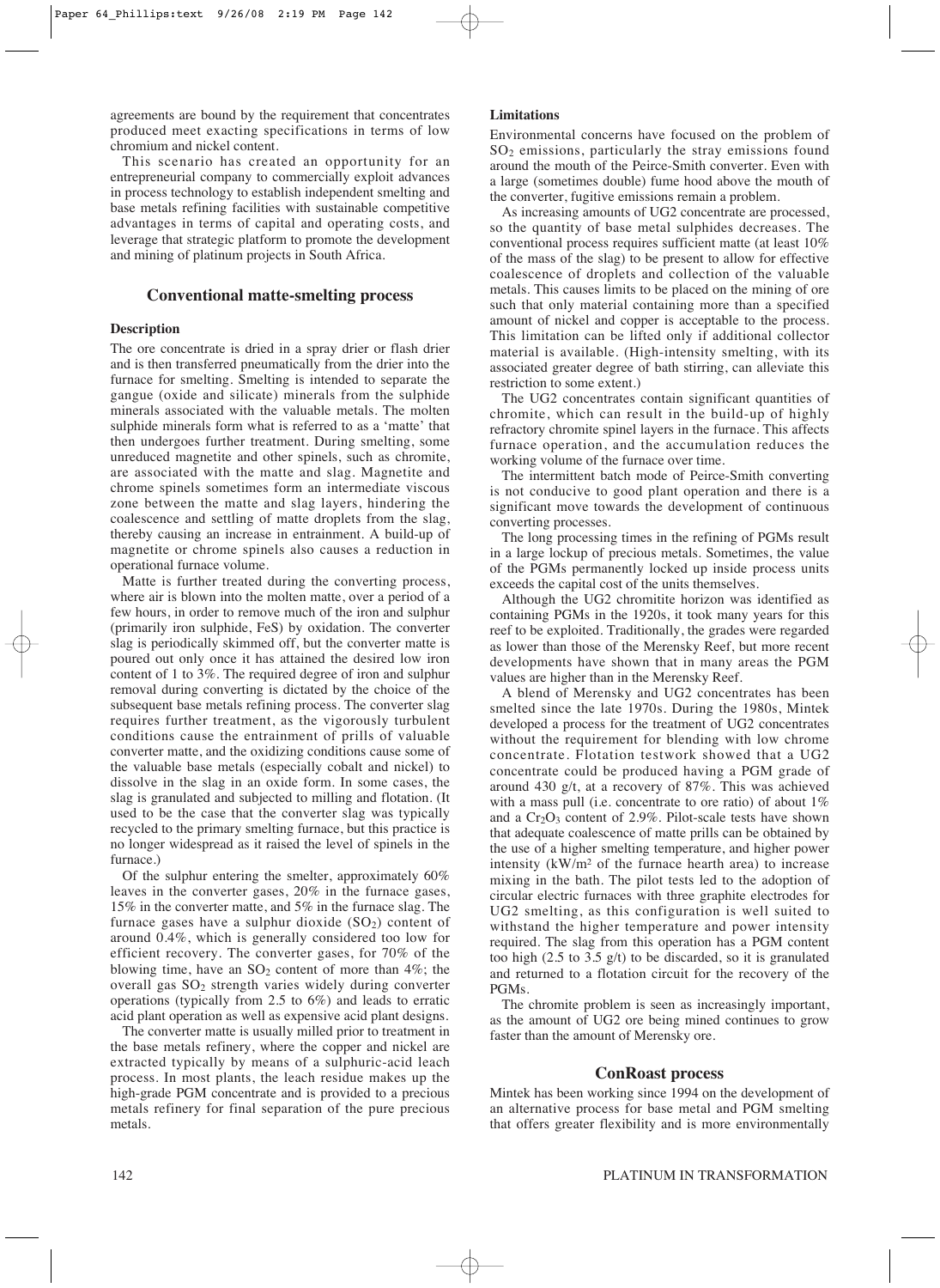favourable. The ConRoast process**<sup>2</sup>** is based on reductive smelting in a DC arc furnace in the effective absence of sulphur, where an iron-based alloy is used to collect the valuable metals. The original impetus for the process was environmental, but, once developed, it became apparent that the process had another significant advantage for the platinum industry in South Africa, as it was not affected at all by the chrome issues that have caused problems for the traditional 'six-in-line' smelters.

## **The sulphur problem**

The emission of  $SO<sub>2</sub>$  (sulphur dioxide) from furnaces and converters is hard to avoid when using a sulphur-based process. However, the ConRoast process does not rely on the presence of sulphur, as it smelts essentially sulphur-free material in a DC arc furnace and collects the valuable metals in an iron alloy. Sulphur can be removed, prior to smelting, using a fluidized-bed roaster which is a wellenclosed vessel that produces a steady continuous stream of SO2 that can be used for the production of sulphuric acid. Compared to the traditional matte smelting process, emissions of  $SO<sub>2</sub>$  can be orders of magnitude lower if the ConRoast process is used. The capital costs of acid production can also be reduced markedly.

#### **The chromium problem**

The traditional matte-smelting process imposes strict limits on the quantity of chromite (prevalent in the UG2 reef) that can be present in the smelter feed. This restricts the recovery of the PGMs in the production of ore concentrates. The ConRoast process eliminates the chromium constraint in smelting and so opens up huge opportunities in the types of materials that can be smelted, and provides an opportunity to significantly enhance the overall process recovery of PGMs (through removing the restrictions in concentrator operations).

#### **The containment problem**

As the South African platinum producers have moved increasingly to processing ore from the UG2 reef to supplement the previous production from the Merensky Reef, there have been numerous furnace failures and explosions in the industry. Even though water-cooled copper cooling systems have been introduced in recent years, the highly superheated and corrosive molten matte in traditional smelters is inherently difficult to contain. The ConRoast process is able to use a simple and robust design of furnace, because the melting temperatures of the slag and alloy are close to each other.

Benefits resulting from the implementation of the ConRoast smelting process include:

- Significant advantages in terms of environmental impact, health, and safety
- Sulphur emissions are captured and removed from the enclosed roasting equipment in a continuous stream of sulphur dioxide gas, which is fed to a secondary plant to produce sulphuric acid for use in downstream base metal leaching operations
- The ConRoast process provides great flexibility for treatment of a range of ore types and concentrate compositions without imposing limits on the minimum quantities of contained base metals or sulphur.
- The reductive smelting conditions in the DC arc furnace remove the constraint on the allowable chromite content of the UG2 ore concentrates. In the

smelting work done to date, as much as 99.5% of the incoming chromite reports to the slag.

- The fact that the ConRoast process can smelt highchrome content concentrates with ease has positive implications for PGM companies seeking to maximize recoveries from their resource and reserve base. In order to produce concentrates with the low chrome content necessary for acceptance by traditional smelters, recoveries of PGMs are generally compromised at around 82%. By relaxing the chrome constraint, concentrator operators expect to be able to increase overall PGM recoveries to about 88% (albeit that the resulting concentrate might have a lower PGM concentration). This additional recovery of PGMs, from material that would otherwise be sent to the tailings storage facility, generates significant additional revenue. Hence, the ConRoast smelting technology permits greater recoveries from orebodies.
- The ConRoast process produces a metal alloy, as opposed to the sulphide matte produced in 'six-in-line' furnaces. The alloy (containing iron, nickel, copper, cobalt, and PGMs) can be water-atomized to produce fine particles (with a mean particle size that can be controlled to anywhere between 20 and 100 μm, depending on the prevailing conditions) that ensure very rapid leaching kinetics in subsequent hydrometallurgical processing.
- Overall the ConRoast process achieves very high metal recoveries and produces high purity metals and a clean high-grade concentrate of PGMs for precious metals refining.

#### **Formation of Braemore platinum smelters**

Independence Platinum Limited (IPt) was initially formed by Atomaer to undertake the commercial development and exploitation of Mintek's ConRoast technology, with the strategic objective of providing independent smelting and refining facilities with lower capital and operating costs for the treatment and processing of platinum concentrates, including those with high chrome and/or nickel and/or low platinum group metal values, for the development of platinum projects by emerging PGM producers in South Africa.

IPt entered into an agreement with Mintek to fund a three-year development and demonstration programme of work (to the value of US\$15 million) in order to set up a smelter based on Mintek's ConRoast process, in exchange for a ten-year period of exclusive use of this technology.

Independence Platinum was acquired by Braemore Resources plc in December 2006 and renamed Braemore Platinum (BPt). Braemore Platinum will be developed as an independent, vertically-integrated platinum company using its independent smelting and base metals refining facilities as a strategic platform to promote the development and mining of platinum projects for emerging platinum mining companies in South Africa through technical co-operation, strategic alliances, joint ventures, off-take, toll-refining, and marketing agreements.

# **Braemore Resources plc—listed on AIM and JSE**

Braemore Resources plc is a company listed on the JSE and AIM. Its two current largest shareholders are Atomaer (40%) and BAC (10%).

Braemore Resources plc listed on AIM on 10 March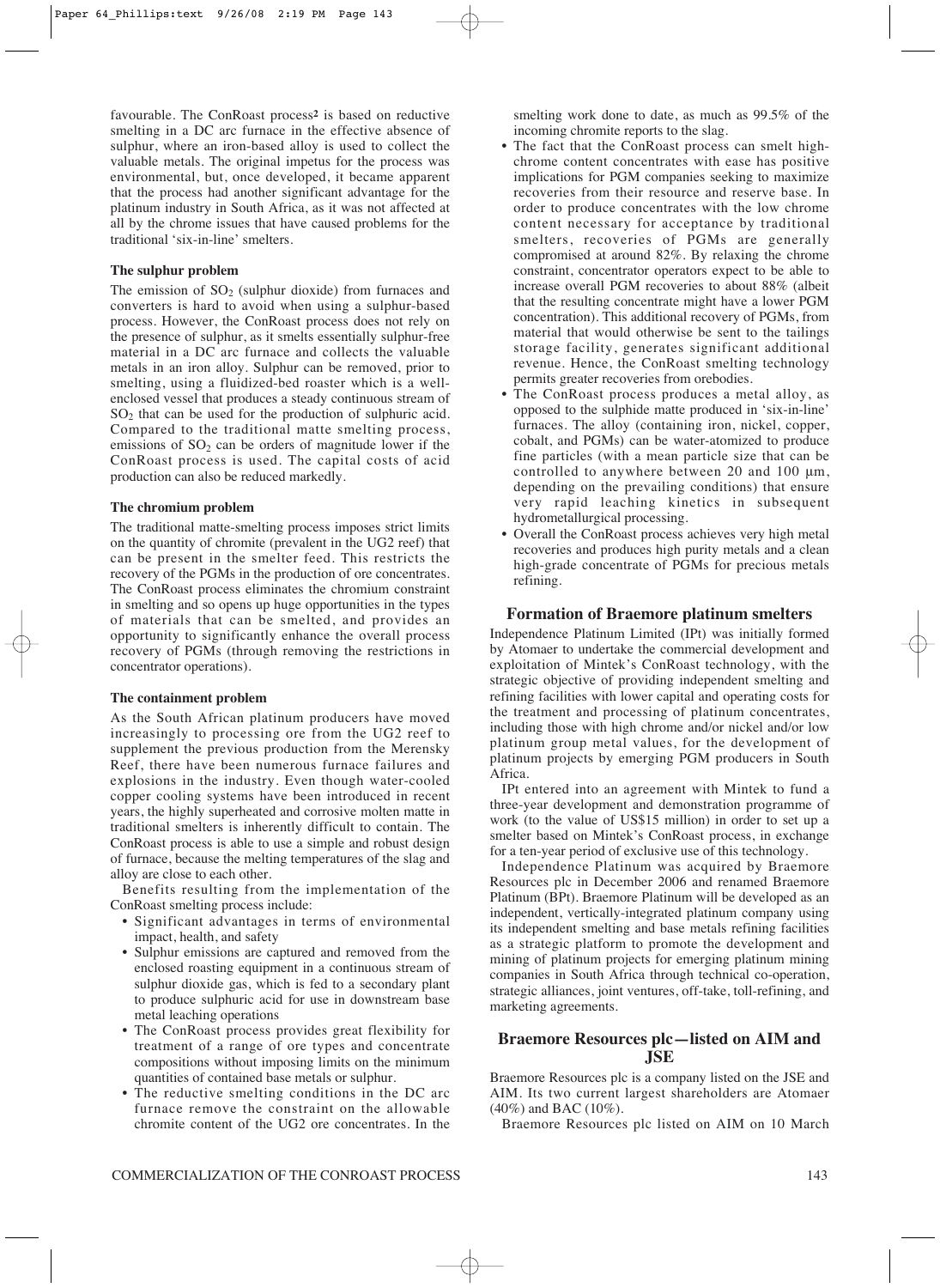2005, classified under 'Mining – General Mining', with the share code 'BRR'. The IPO raised approximately £900 000 (net of expenses).

The company was listed on the JSE on 16 July 2008.

#### **Braemore group structure and nature of business**

The principal activities of Braemore Resources are:

- Evaluating, establishing, and operating independent facilities for the roasting, smelting, and refining of sulphide concentrates containing PGMs and associated base metals from emerging platinum producers in South Africa
- Evaluating, establishing, and operating facilities for the reclamation and processing of sulphide nickel tailings.

Braemore is not currently directly involved in mining operations, but has licenses to technology that is part of the value chain, whereby the precious and base metals are further processed for recovery and ultimate sale. The company intends to expand its direct exposure to mining operations in the future, through strategic alliances or joint ventures with selected new platinum producers. Through its subsidiary Braemore Platinum Smelters, the company has exclusive rights to Mintek's patented ConRoast technology for PGM processing. Braemore intends to use this technological advantage to leverage itself into projects and strategic alliances or joint ventures with selected new platinum producers.

The company structure of Braemore Resources is shown in Figure 1.

(i) Braemore Nickel (Pty) Ltd was acquired in July 2005 and is a wholly-owned subsidiary of Braemore. The company is evaluating the reclamation and processing of sulphide nickel tailings at BHP Billiton's nickel operations located at Leinster, Mt Keith, and Kambalda in Western Australia. The company has the rights to conduct pilot test work and to complete a definitive feasibility study on BHP Billiton's tailings.

- (ii) Braemore Platinum (E&W) is a holding company for Braemore Resources plc's South African investments.
- (iii) Braemore Precious Metals Refiners and Braemore Platinum Resources are currently dormant but will form the platform for future growth into mining and precious metals refining.
- (iv) Braemore Platinum Smelters (Pty) Ltd has been in business since November 2006. The company is evaluating, establishing, and operating independent base metals refining facilities for the smelting and refining of PGM-containing sulphide concentrates from emerging platinum producers in South Africa using the ConRoast process. The company is in the process of completing a definitive feasibility study for the erection of the first 10 MW ConRoast smelter which will be situated on the Western Limb of the Bushveld Complex. Current smelting operations are based at Mintek.
- (v) Braemore Resources plc was listed on the JSE on 16 July 2008.

## **Partnership with Mintek**

Mintek is a statutory research council constituted in South Africa, and a leading metallurgical research organization with worldwide recognition, engaged in the development, commercialization, and promotion of technologies for the processing of minerals worldwide. Through Mintek, many ground-breaking metallurgical process developments have evolved.

By encouraging Mintek to generate much of its own revenues as a result of reduced government subsidies, this world-class research organisation has become a commercial leader in terms of metallurgical test work and commercialization of innovative mineral technology.

It is this foresight that has resulted in the commercial



**Figure 1. Company structure of Braemore Resources**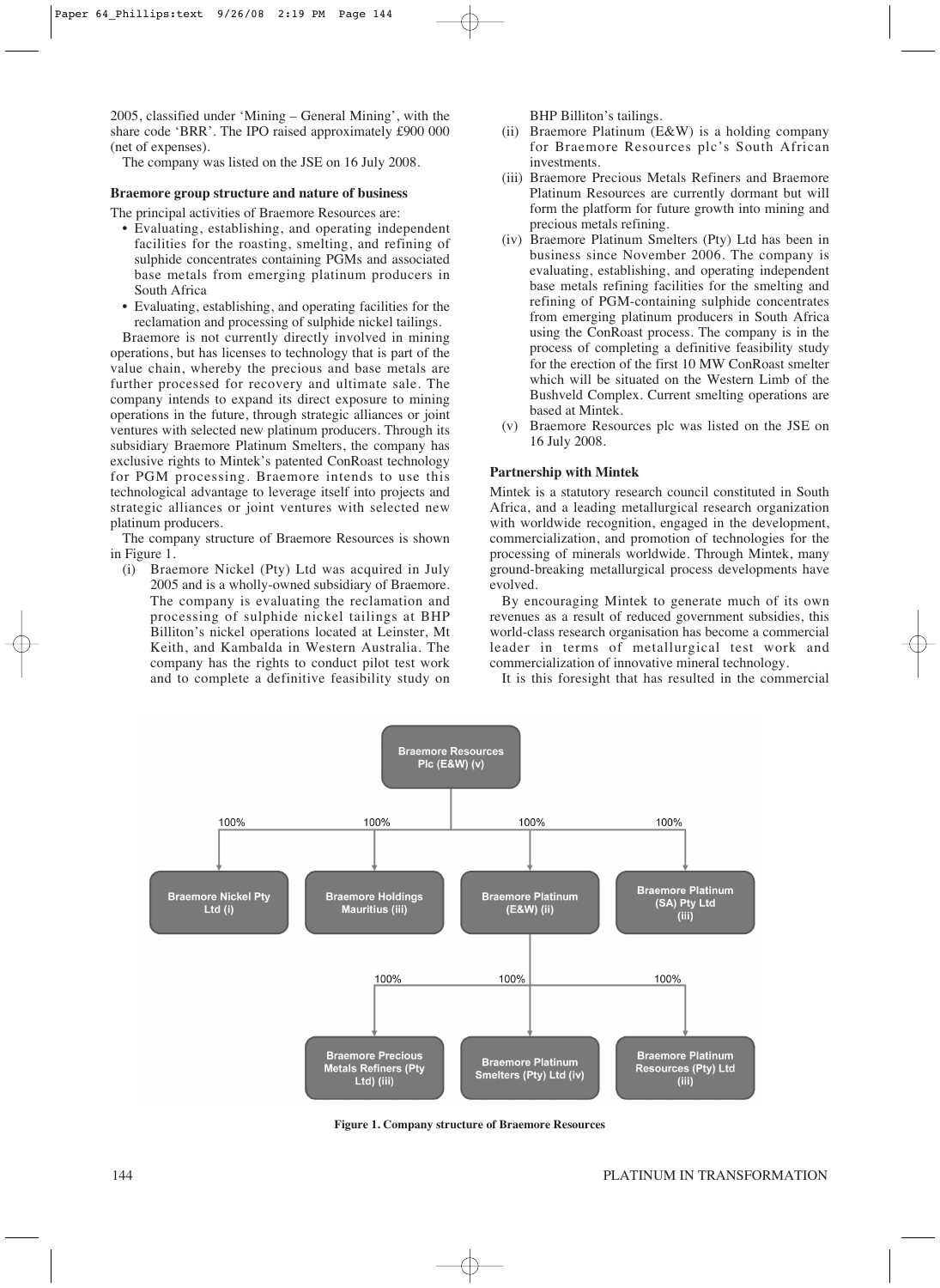development of its patented ConRoast technology – which might have the same impact on the PGM industry as the introduction of SX-EW had to the copper industry, or CIP to the gold industry, improving recoveries and significantly reducing operating costs. ConRoast technology is at the forefront of the emergence of the next wave of PGM production from South Africa from the chrome-rich UG2 reef and nickel-rich Platreef.

#### **Objectives of Braemore platinum smelters**

Under the auspices of the ConRoast Technology Agreement with Mintek, Braemore Platinum Smelters is set up to evaluate, develop, and operate independent smelting and refining facilities for the processing of concentrates containing PGMs and base metals. The company has the following objectives:

- To demonstrate and introduce more efficient process technology with a lower cost structure in terms of capital and operating costs, in the smelting and refining of metal sulphide concentrates containing platinum group metals and base metals
- To meet the projected shortage in smelting and refining capacity emerging from the development of platinum projects by junior resource companies in the platinum industry in South Africa, especially those of historically disadvantaged South Africans
- To provide smelting and refining facilities and capacity for the treatment and processing of metal sulphide concentrates containing platinum group metals and high chrome values which would not be totally amenable to treatment and processing at existing smelters and refining complexes in South Africa
- To provide for participation in the ownership of Braemore Platinum Smelters by and for the benefit and economic empowerment of historically disadvantaged South Africans.

#### **Braemore strategy**

Braemore's objective is to develop into a top-ten international producer of nickel and PGMs by growing assets and earnings from the production of nickel and PGMs through the acquisition, development, mining, and processing of mineral resources and exploiting advances in process technology to reduce capital and operating costs in the extraction and production of nickel and PGMs.

Braemore continuously investigates nickel and PGM opportunities internationally. The ability to process complex or difficult concentrates using ConRoast technology has increased the range of projects that Braemore can consider.

With a positive outlook for demand on both nickel and PGMs, primarily driven by underlying base load demand in the West and emerging demand in China and India, Braemore looks forward to unlocking the considerable potential of its projects in both South Africa and Australia and emerging as a significant producer of these important metals.

# **Status of Braemore Platinum's Conroast testwork**

A wide range of metallurgical testwork has been carried out during the past two years.

Small-scale roasting and smelting tests on a range of PGM concentrates have been completed at Mintek. Pilotplant roasting testwork has been carried out successfully by Technip**<sup>4</sup>** in the USA, and by Outotec**<sup>5</sup>** in Germany, in order to demonstrate the viability of the roasting process and to obtain sufficient engineering data for the design and costing of the full-scale equipment. The demonstration roasting of 300 tons of PGM-bearing flotation concentrate (containing about 7% sulphur) in Germiston has also been completed, in preparation for further smelting testwork using this material.

The ConRoast process produces an iron-rich alloy. After tapping the alloy from the furnace, it needs to be produced in a physical form that is conducive to further processing. Water atomization or granulation of the molten alloy can be used for this purpose. Testwork was carried out at Atomising Systems Ltd**<sup>6</sup>** in the UK that successfully demonstrated the production of fine powders that are very suitable for further hydrometallurgical processing. Granulation is currently routinely carried out on the alloy produced from the Mintek smelter.

The alloy product from the DC arc furnace requires iron removal. The two principal options that have been explored are to do this either pyrometallurgically (by converting) or hydrometallurgically (by leaching).

Small-scale converting tests of the PGM alloy have been conducted at Mintek**7**. Some preliminary pilot-scale converting work has also been done at Mintek. A few conceptual designs of various converting options have been prepared.

A comprehensive leaching test programme has been undertaken, and a conceptual design has been prepared for a hydrometallurgical pilot plant.

Braemore has, so far, met the contractual milestones set by Mintek.

#### **Braemore Platinum's projects**

Braemore Platinum is proceeding with the implementation of plans for the commercialization of ConRoast initially through the Mintek smelter in Randburg (Johannesburg) and then through the development and operation of 10 MW, and ultimately 35 MW, independent smelting and base metals refining facilities in South Africa.

## **1.5 MW smelter**

A demonstration-scale 1.5 MW furnace was in operation for Braemore at Mintek from the end of September 2007 (when Braemore initiated a five-year lease on the smelter) to 8 August 2008, when it was shut down for an upgrade to double the capacity of the plant. (This smelting operation was a continuation of that previously used for the smelting of revert tailings**<sup>3</sup>** from 2004 to 2007.) The smelter incorporated an externally electrically heated rotary kiln drier to remove moisture from the feed material prior to smelting. The 3 m diameter furnace smelted various difficult concentrates at a nominal throughput of 1 000 tons per month. In just over ten months of operation, 9 500 tons of feed material was smelted, resulting in the production of approximately 840 tons of alloy. In the first nine months of operation, approximately 15 000 ounces of PGMs (4E: Pt, Pd, Rh, Au) were produced in granulated alloy form. A summary of the first three quarters of operation is shown in Table I.

#### **3 MW furnace**

The Mintek smelter has recently been expanded to 3 MW, effectively doubling its capacity. An industry-standard flash drier and pneumatic feed system has also been added to the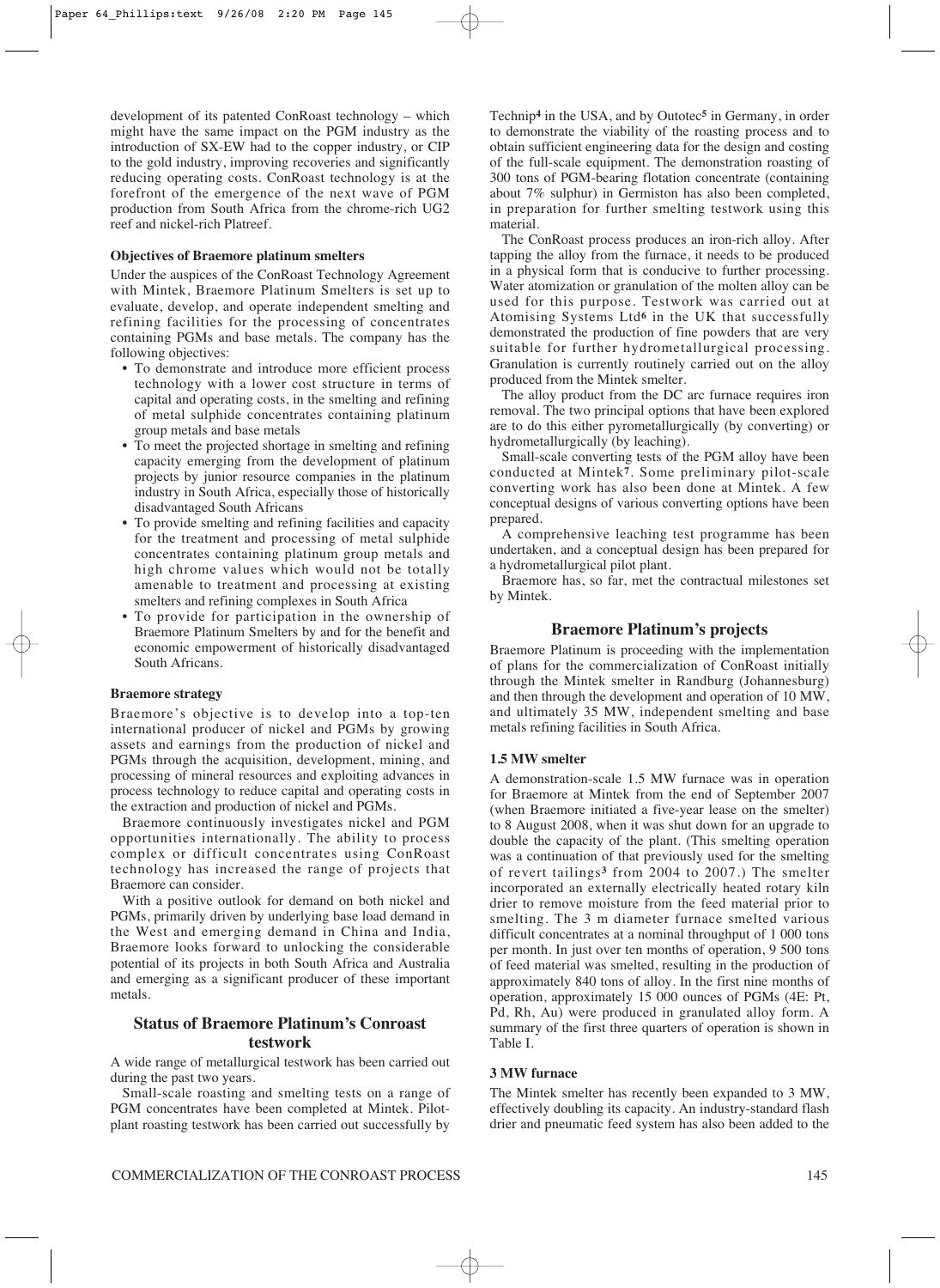**Table I Mintek's 1.5 MW furnace production summary for first nine months (Oct 2007 – Jun 2008)**

|                            | Oct        | <b>Nov</b> | Dec     | Jan  | Feb | Mar  | Apr | Mav | Jun | Total   |
|----------------------------|------------|------------|---------|------|-----|------|-----|-----|-----|---------|
| Tons smelted               | 849        | 943        | 972     | 826  | 986 | 1057 | 837 | 884 | 944 | 8 2 9 7 |
| PGM in alloy $(4E)$ (oz)   | 333        | 2622       | 2 3 0 9 | 2071 | 615 | 153  | 933 | 197 | 746 | 14 979  |
| PGM $(4E)$ in slag $(g/t)$ | $\sim$ . 1 | 1.0        | 1.0     | 0.6  | 0.5 | 0.3  | 0.7 | سم  | 1.0 | 0.9     |
| Built-up recovery          | 97%        | 99%        | 99%     | 99%  | 99% | 99%  | 98% | 97% | 99% | 99%     |

plant. Commissioning of the 3 MW (4.25 m diameter) furnace is scheduled for September 2008. The 3 MW furnace is expected to smelt 2 000 tons of concentrate per month, or 24 kt/a. Together with an expected increase in feed grade, Braemore expects the increased capacity to result in an annual production of about 60 000 oz of PGMs.

#### **10 MW furnace**

A definitive feasibility study for a 10 MW furnace in the Rustenburg area was completed by TWP Consulting in July 2008. This 10 MW furnace is designed to smelt 80 kt/a of concentrate. This furnace is planned to start up at the end of 2010.

#### **35 MW furnace**

A second feasibility study for a plant incorporating a fluidized bed roaster and a 35 MW furnace (for Platreef application) is also under consideration. This 35 MW smelting and refining facility would be capable of processing at least 360 000 tons per annum of PGMcontaining sulphide concentrates, to extract and produce up to 30 000 tons of nickel metal, 15 000 tons of copper metal, and 1 000 000 ounces of PGMs in a high-grade PGM iron alloy for subsequent precious metal refining.

#### **Conclusions**

The changing nature of the mix of platinum ores likely to be mined in the future requires new independent smelter capacity applying new smelting technology that can accommodate difficult concentrates, especially those with a high chromite content. Braemore Platinum with its proven and patented ConRoast smelting technology, exclusively licensed from Mintek, has the ability to process these concentrates.

Metallurgical testwork for the demonstration of the full ConRoast process has proceeded successfully. Work done to date has included fluidized bed roasting, water atomization of alloys, converting for iron removal, and a comprehensive programme of hydrometallurgical testwork.

Braemore Platinum will be proceeding with the implementation of plans for the development and commissioning of independent smelting and base metals refining facilities in South Africa. This will be done in a staged approach, commencing with demonstration smelting on a commercial scale at Mintek, which is already underway.

Braemore has become a new PGM producer, having smelted 9 500 tons of PGM-containing feed materials over a ten-month period in a 1.5 MW furnace at Mintek. In the first nine months of operation (to end June 2008), approximately 15 000 ounces of PGMs (4E: Pt, Pd, Rh, Au) were produced in granulated alloy form. This operation allowed Braemore to start generating a cash flow at an early stage of the project. Sales contracts for future delivery of smelted PGM alloy have been entered into with a number of refiners and PGM producers. During this period of operation, the sulphur dioxide  $(SO<sub>2</sub>)$  emissions from the smelter were negligible, with the off-gas from the stack averaging two parts per million (ppm).

The Mintek furnace has been upgraded to 3 MW, thereby doubling its capacity to allow it to smelt 2 000 tons per month.

The results of the definitive feasibility study for the 10 MW furnace are expected to be released soon, followed by a decision about proceeding with the construction. It is currently planned that a decision will be made around the end of the third quarter of 2008 for a dedicated 10 MW smelter to be constructed on a suitable site to facilitate the large-scale processing of purchased chrome-rich or other difficult PGM concentrates. A furnace of this rating is designed to process 80 000 tons of PGM ore concentrate per year. This will be the first independent smelter and should be commissioned around the end of 2010.

#### **Acknowledgement**

This paper is published by permission of Braemore Resources and Mintek.

## **References**

- **1.** JONES, R.T. An overview of Southern African PGM Smelting, Nickel and Cobalt 2005: Challenges in Extraction and Production, 44th Annual Conference of Metallurgists, Calgary, Alberta, Canada, 21–24 August 2005, pp. 147–178. http://www.mintek.co.za/ Pyromet/Files/2005JonesPGMsmelting.pdf.
- **2.** JONES, R.T. ConRoast: DC arc smelting of deadroasted sulphide concentrates, Third International Sulfide Smelting Symposium (Sulfide Smelting '02), Seattle, Washington, USA 17–21 February 2002, TMS Annual Meeting, pp. 435–456.

http://www.mintek.co.za/Pyromet/Files/ConRoast.pdf

**3.** JONES, R.T. and KOTZE, I.J. DC arc smelting of difficult PGM-containing feed materials, International Platinum Conference, Platinum Adding Value, The South African Institute of Mining and Metallurgy, Sun City, 3–7 October 2004, pp. 33–36.

http://www.mintek.co.za/Pyromet/Files/2004Jones ConSmelt.pdf

**4.** ECCLESTON, E. and WHITE, J. Development of roasting parameters for the ConRoast process with low-sulfur feedstock, Third International Platinum Conference, Platinum in Transformation, The Southern African Institute of Mining and Metallurgy, Sun City, 5-9 October 2008.

http://www.mintek.co.za/Pyromet/Files/2008 Eccleston.pdf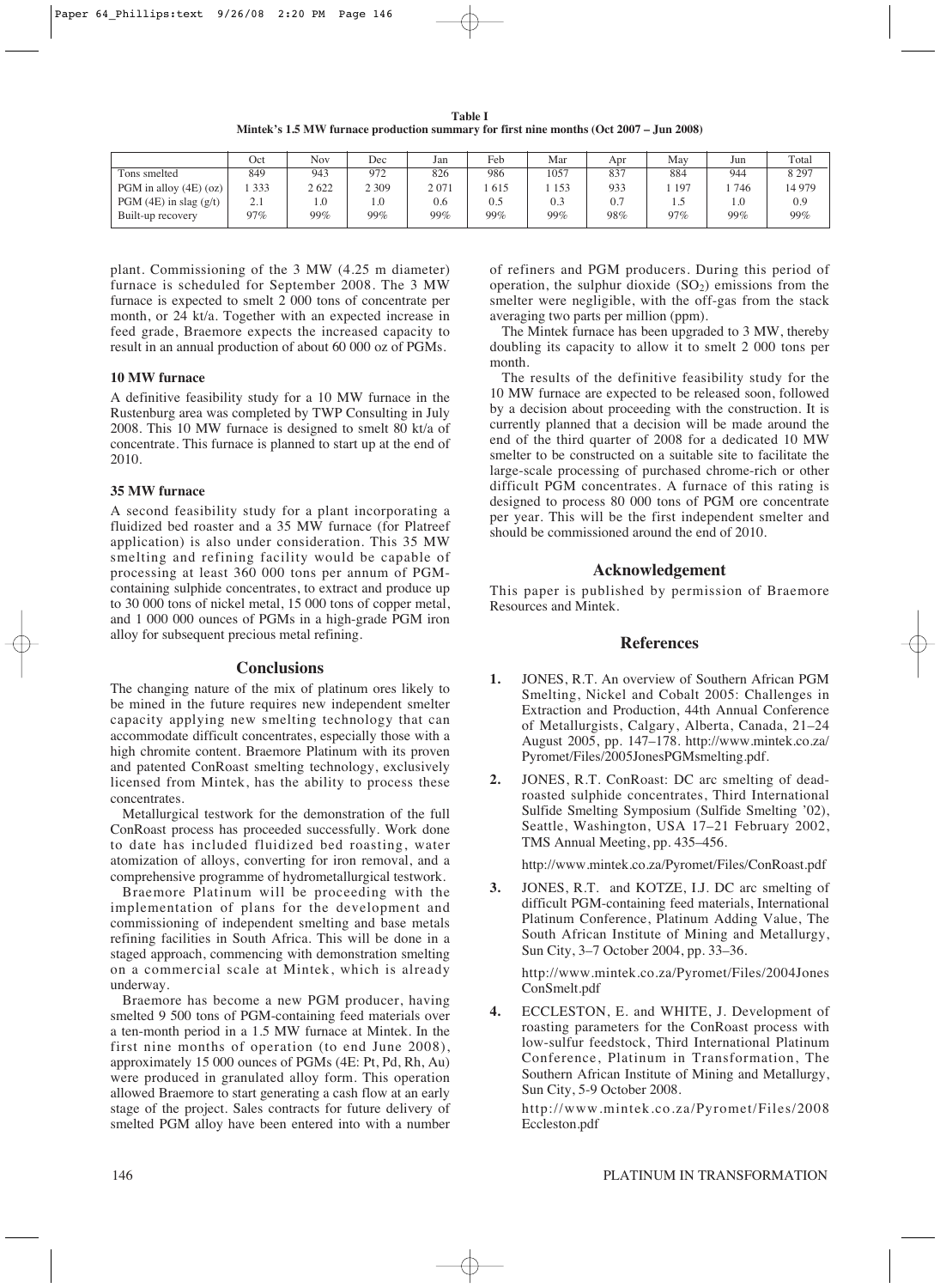- **5.** HAMMERSCHMIDT, J. The roasting of PGM-ore concentrates in a circulating fluidized bed, Third International Platinum Conference, Platinum in Transformation, The Southern African Institute of Mining and Metallurgy, Sun City, 5-9 October 2008. http://www.mintek.co.za/Pyromet/Files/2008 Hammerschmidt.pdf
- **6.** DUNKLEY, J.J. NORVAL, D., JONES, R.T. and CHENNELLS, P. Water atomisation of PGMcontaining intermediate alloys, Third International Platinum Conference, Platinum in Transformation, The Southern African Institute of Mining and

Metallurgy, Sun City, 5-9 October 2008. http://www.mintek.co.za/Pyromet/Files/2008Dunkley. pdf

**7.** MCCULLOUGH, S.D., GELDENHUYS, I.J. and JONES, R.T. Pyrometallurgical iron removal from PGM-containing alloys, Third International Platinum Conference, Platinum in Transformation, The Southern African Institute of Mining and Metallurgy, Sun City, 5-9 October 2008.

http://www.mintek.co.za/Pyromet/Files/2008 McCullough1.pdf



## **Richard Edward Phillips**

*Chief Operating Officer, Braemore Resources Plc*

Richard holds a National diploma in Extraction Metallurgy from the Technikon Witwatersrand and a bachelor of Arts degree from UNISA, he worked for Anglo Platinum for over 25 years and was Manager Metallurgy at Rustenburg Platinum Mines-Union Section and Regional Advisor - Metallurgy for the Western Mines Division. He was appointed as CEO for Independence Platinum in 2006 and Chief Operating Officer for Braemore Resources Plc in June 2007.